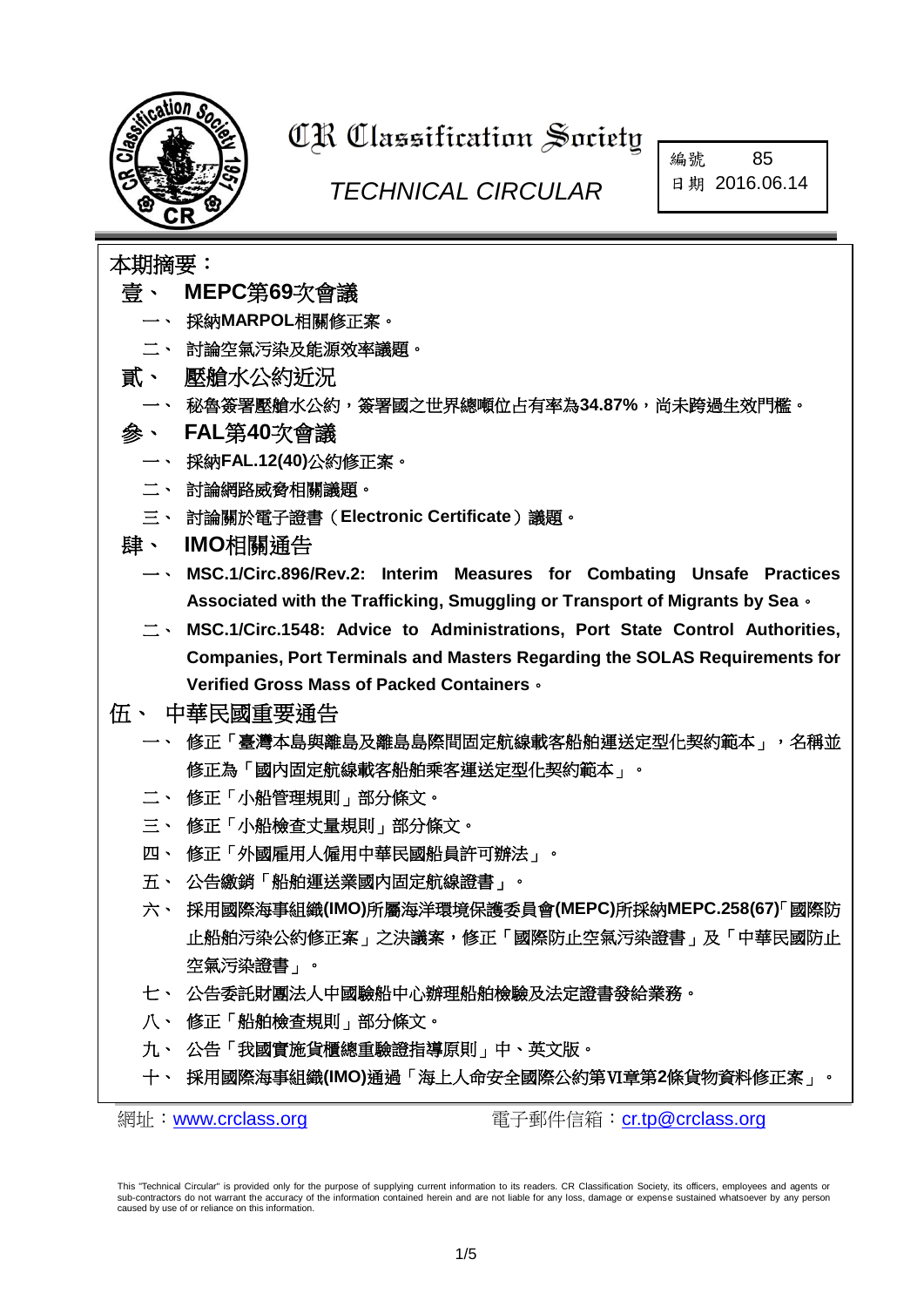| 陸、 巴拿馬重要通告                                                                                               |
|----------------------------------------------------------------------------------------------------------|
| $\rightarrow$ MMC-131: "Authorized Recognized Security Organizations (RSO). Reports and                  |
| Fees" .                                                                                                  |
| $\equiv$ $\cdot$ MMC-136: "Authorized Recognized Organization (ROs)" $\cdot$                             |
| MMC-169: "Radio Accounting Authorities and Point Service Activations" .<br>$\equiv$ $\sim$               |
| MMC-202: "Ratification of the Bunker Convention 2001" .<br>四、                                            |
| $\overline{\text{H}}$ $\cdot$ MMC-245: "Authorized Private Maritime Security Companies (PMSC) Transiting |
| High Risk Areas" .                                                                                       |
| $\dot{\pi}$ $\cdot$ MMC-284: "Recognized Organizations Approved for the Issuance of the Class            |
| <b>Certificate"</b> •                                                                                    |
| $\pm$ MMC-331: "Security Documents of the Seafarer's Automated Application                               |
| System" .                                                                                                |
| 柒、 東京備忘錄                                                                                                 |
| 一、 東京備忘錄 (Tokyo Mou) 2015年報。                                                                             |
| 捌、 巴黎備忘錄                                                                                                 |
| 一、 第49次委員會會後新聞與2016年CIC(重點檢查活動)                                                                          |

## <span id="page-1-0"></span>壹、 **MEPC**第**69**次會議

國際海事組織(**IMO**)海洋環境保護委員會(**MEPC**)第 **69** 次會議於 **2016** 年 **4** 月 **18** 日 至 **4** 月 **22** 日在英國倫敦召開。摘要如下:

- 一、 採納**MARPOL**相關修正案(預計生效日期為 **2017** 年 **9** 月 **1** 日):
	- **(**一**)** 修正**MARPOL**附錄 **VI**:要求進入排放管制區(**Emission Control Areas, ECA**)內 船舶,應紀錄相關的時間、船舶位置、船用柴油引擎之操作等資訊。
	- **(**二**)** 修正**2008**年**NOx Code**,新增有關氣體燃料(**Gas Fuelled**)引擎及雙燃料(**Dual Fuel**) 引擎的測試方式。
	- **(**三**)** 修正**MARPOL**附錄 **II** 的附件 **I**(**Appendix I**):用以與國際載運散裝化學危險品船 舶構造與設備章程(**IBC Code**)第 **21** 章一致。
	- **(**四**)** 修正**MARPOL**附錄 **IV**:有關客船於特殊海域(**Special Area**)內污水排放之要求。
- 二、 空氣污染及能源效率:
	- **(**一**)** 複審目前**MARPOL**附錄 **VI** 所定的能源效率設計指標(**EEDI**)折減係數與業界技術 發展,未來仍將持續評估。
	- **(**二**)** 討論新增「燃料消耗收集數據」的規定,預計適用於**5,000GT**以上的船舶,需提交的 資訊包含:**IMO**編號、船型、總噸、載重噸、主輔機功率、燃油年度消耗、航行距離 等,該修正案預計於 **2016** 年**10** 月所召開的**MPEC**第 **70** 次會議採納通過。
- <span id="page-1-1"></span>貳、 壓艙水公約近況

一、 簽署現況:依據**2016** 年 **6** 月 **10** 日新聞,秘魯(**Peru**[\)簽署壓艙水公約,](http://www.crclass.org/chinese/download/ti-tc/85/2-1%20Home.pdf)使簽約國總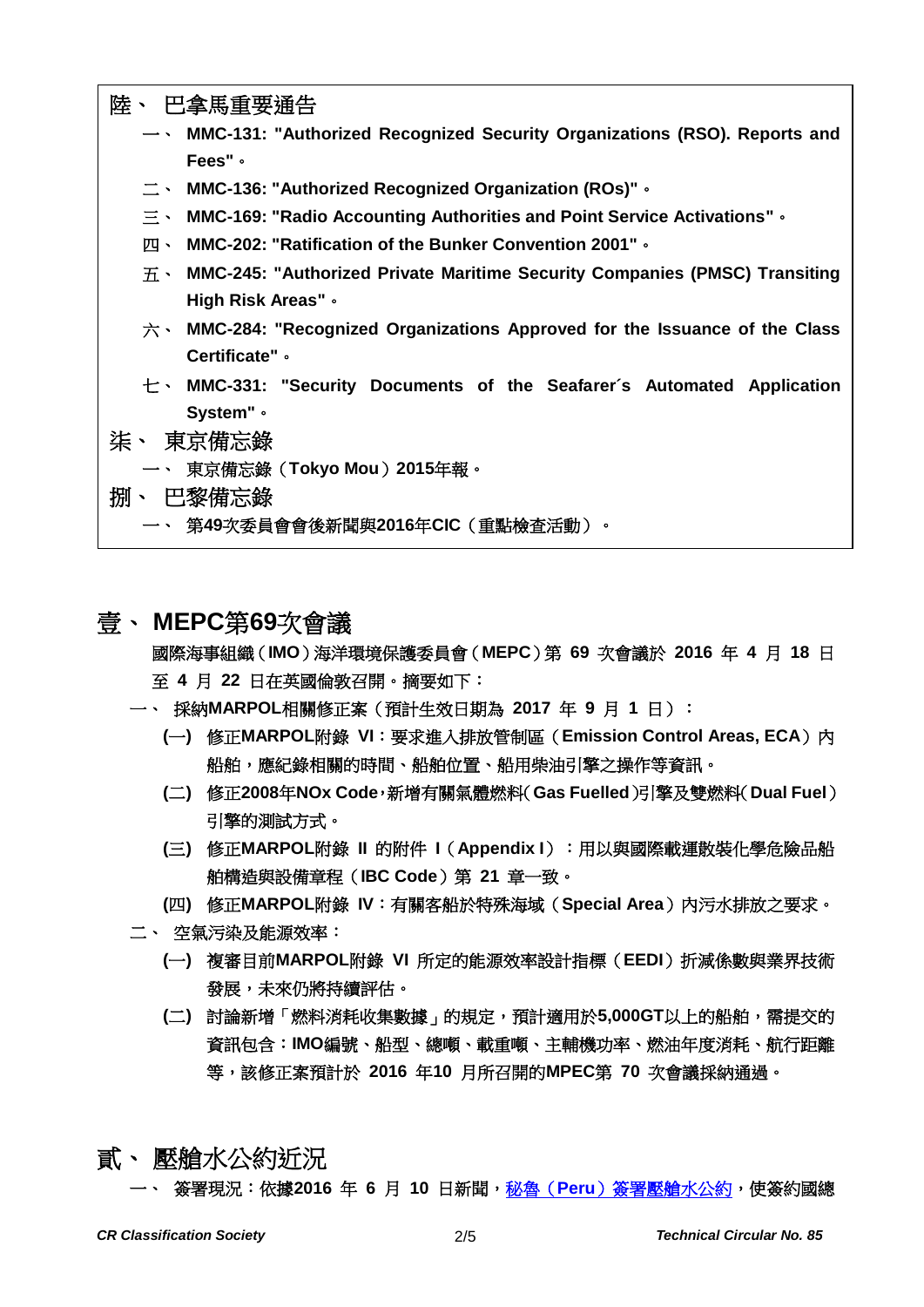數達到**51**國,簽署國之世界總噸位占有率為**34.87%**,尚未跨過生效門檻(**30** 國簽約且占 世界商船總噸位 **35%**),簽署條件跨過前述門檻之日起 **12** 個月後本公約將正式實施。

二、 本次**MPEC**第**69**會期亦討論壓艙水處理系統之型式認可準則(**G8**準則)的相關修訂,目 前概念:預計新版準則上路前船上已安裝於船上之壓艙水處理系統,未來將不因新版準則 出爐而受到懲罰。

### <span id="page-2-0"></span>參、 **FAL**第**40**次會議

國際海事組織(**IMO**)便利委員會(**FAL**)第 **40** 次會議於 **2016** 年 **4** 月 **4** 日至 **4** 月 **8** 日 在英國倫敦召開。重點議題如下:

- 一、 採納**FAL**公約修正案(**[FAL.12\(40\)](http://www.crclass.org/chinese/download/ti-tc/85/3-1%20FAL.12(40).pdf)**,內容預計**2018**年**1**月**1**日生效),有關電子資訊交換 系統(**System for the Electronic Exchange of Information**)之議題摘要如下:
	- **(**一**)** 公權力機關(**Public Authorities**)應於**2019**年**4**月**8**日之前採取任何必要措施建立有 關貨物、船員和乘客的電子資訊交換系統。而該系統全面施行前應至少給予**12**個月 的過渡期(例如允許電子與紙本並行)。
	- **(**二**)** 建議公權力機關以單一窗口(**[Single Window](http://www.crclass.org/chinese/download/ti-tc/85/3-2%20FAL.5-Circ.36%20-%20Guidelines%20For%20Setting%20Up%20A%20Single%20Window%20System%20In%20Maritime%20Transport%20(Secretariat).pdf)**)處理相關電子訊息,該窗口亦可作為 政府溝通資訊的管道。
	- **(**三**)** 資訊之交換鼓勵使用**[UN/EDIFACT](http://www.unece.org/cefact/edifact/welcome.html)**(**the United Nations Rules for Electronic Data Interchange for Administration, Commerce and Transport** )或XML等標準。
- 二、 本次會議同時考慮到網路威脅的議題,未來將與與海事安全委員會(**MSC**)共同發出有 關海事網路保全(**Cyber Security**)的聯合通告。
- 三、 討論關於電子證書(**Electronic Certificate**)議題:
	- **(**一**)** 依據會員國相關經驗修正電子證書使用準則(**[FAL.5/Circ.39/Rev.2](http://www.crclass.org/chinese/download/ti-tc/85/3-3%20FAL.5-Circ.39-Rev.2%20-%20Guidelines%20For%20The%20Use%20Of%20Electronic%20Certificates%20(Secretariat).pdf)**)。
	- **(**二**)** 配合部分船隻使用電子證書之現況,建議修正**2011**年港口國管制流程(**Procedures for Port State Control, 2011**)內容,但未來仍待**MSC**、**MEPC**之批准以及會員大會 採納。

## <span id="page-2-1"></span>肆、 **IMO**相關通告

- 一、 **[MSC.1/Circ.896/Rev.2:](http://www.crclass.org/chinese/download/ti-tc/85/4-1%20MSC.1-Circ.896-Rev.2%20-%20Interim%20Measures%20For%20Combating%20Unsafe%20Practices%20Associated%20With%20The%20Trafficking,%20Smuggling...%20(Secretariat).pdf) Interim Measures for Combating Unsafe Practices Associated with the Trafficking, Smuggling or Transport of Migrants by Sea**:打擊 不安全的海上販運、走私及移民的臨時辦法:
	- **(**一**)** 修正第二段之通告目的:原文字為締約國,修改為會員國。
	- **(**二**)** 修正附錄報告標題以更符合該通告的目的:報告標題修改為**Report on Migrant Incidents at Sea and on Suspected Smugglers and Vessels** (海上遷徙事件、 走私嫌疑人及船隻回報表格)。
- 二、 **[MSC.1/Circ.1548:](http://www.crclass.org/chinese/download/ti-tc/85/4-2MSC.1-Circ.1548%20-%20Advice%20To%20Administrations,%20Port%20State%20Control%20Authorities,%20Companies,%20Port%20Terminals%20And%20M...%20(Secretariat)%20(2)%20(1).pdf) Advice to Administrations, Port State Control Authorities, Companies, Port Terminals and Masters Regarding the SOLAS Requirements for Verified Gross Mass of Packed Containers** :有關 **2016** 年 **7** 月 **1** 日生效之 **SOLAS**貨櫃質量驗證修正條文,**MSC**通告各主管機關及各國**PSC**之相關建議做法: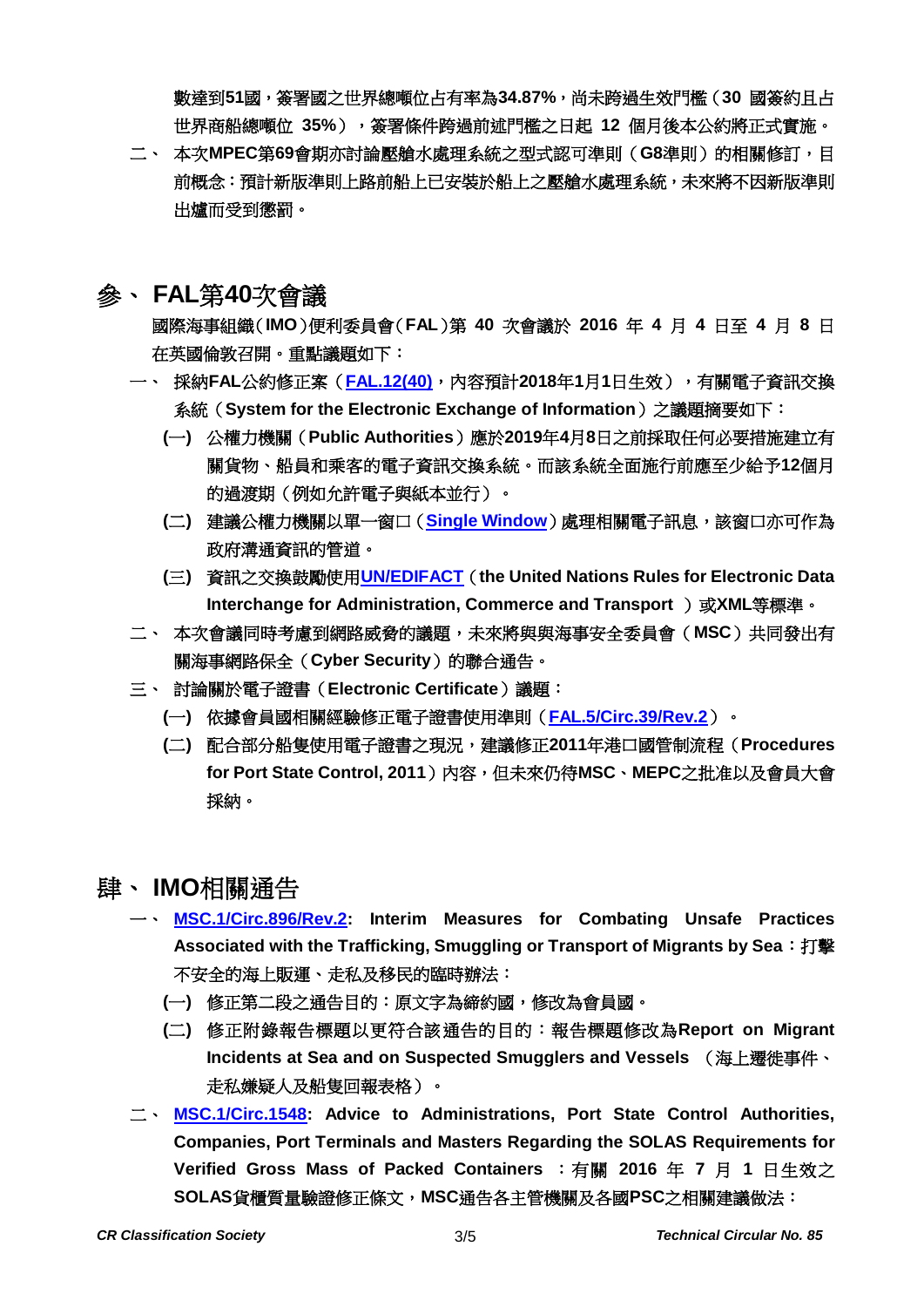- **(**一**)** 在 **2016** 年 **7** 月 **1** 日前所裝上船的貨櫃,在 **2016** 年 **7** 月 **1** 日以後的三個月 內,雖然該貨櫃沒有**VGM**(**Verification of the Gross Mass**)也建議允許轉口送至 目的港。
- **(**二**)** 在 **2016** 年 **7** 月 **1** 日以後的三個月內,建議各主管機關以及各國**PSC**必要時提供 相關單位一定的執行彈性(例如**VGM**資訊、文件資訊之傳遞)。
- <span id="page-3-0"></span>伍、 中華民國重要通告
	- 一、 修[正「臺灣本島與離島及離島島際間固定航線載客船舶運送定型化契約範本」,名稱並修](http://odmdoc.motc.gov.tw/IFDEWebBBS_MOTC/ExternalBBS.aspx?ThirdDocId=105RD02112) [正為「國內固定航線載客船舶乘客運送定型化契約範本」,](http://odmdoc.motc.gov.tw/IFDEWebBBS_MOTC/ExternalBBS.aspx?ThirdDocId=105RD02112)自中華民國**105**年**04**月**19**日生 效。
	- 二、 修正[「小船管理規則」](http://odmdoc.motc.gov.tw/IFDEWebBBS_MOTC/ExternalBBS.aspx?ThirdDocId=105RD02142)部分條文、第十八條附件一及第二十條附件二,中華民國**105**年**04** 月**21**日。
	- 三、 修正[「小船檢查丈量規則」](http://odmdoc.motc.gov.tw/IFDEWebBBS_MOTC/ExternalBBS.aspx?ThirdDocId=105RD02143)部分條文、第九條附件一及第四十一條附件二,中華民國**105** 年**04**月**21**日。
	- 四、 修正[「外國雇用人僱用中華民國船員許可辦法」](http://odmdoc.motc.gov.tw/IFDEWebBBS_MOTC/ExternalBBS.aspx?ThirdDocId=105RD02330)第三條,中華民國**105**年**05**月**03**日。
	- 五、 公告繳銷[「船舶運送業國內固定航線證書」](http://www.motcmpb.gov.tw/MOTCMPBWeb/wSite/ct?xItem=18139&ctNode=246&mp=1),中華民國**105**年**05**月**03**日。
	- 六、 採用國際海事組織**(IMO)**[所屬海洋環境保護委員會](http://odmdoc.motc.gov.tw/IFDEWebBBS_MOTC/ExternalBBS.aspx?ThirdDocId=105RD02425)**(MEPC)**所採納**MEPC.258(67)**「國際防 [止船舶污染公約修正案」之決議案,修正「國際防止空氣污染證書」及「中華民國防止空](http://odmdoc.motc.gov.tw/IFDEWebBBS_MOTC/ExternalBBS.aspx?ThirdDocId=105RD02425) [氣污染證書」,](http://odmdoc.motc.gov.tw/IFDEWebBBS_MOTC/ExternalBBS.aspx?ThirdDocId=105RD02425)中華民國**105**年**05**月**09**日。
	- 七、 公[告委託財團法人中國驗船中心辦理船舶檢驗及法定證書發給業務,](http://odmdoc.motc.gov.tw/IFDEWebBBS_MOTC/ExternalBBS.aspx?ThirdDocId=105RD02479)自中華民國**105**年**01** 月**01**日起施行。
	- 八、 修正[「船舶檢查規則」](http://odmdoc.motc.gov.tw/IFDEWebBBS_MOTC/ExternalBBS.aspx?ThirdDocId=105RD02482)部分條文及第十三條附件一,中華民國**105**年**05**月**12**日。
	- 九、 公告[「我國實施貨櫃總重驗證指導原則」](http://www.motcmpb.gov.tw/MOTCMPBWeb/wSite/ct?xItem=18547&ctNode=246&mp=1)中、英文版,中華民國**105**年**06**月**14**日。
	- 十、 採用國際海事組織**(IMO)**通過[「海上人命安全國際公約第Ⅵ章第](http://odmdoc.motc.gov.tw/IFDEWebBBS_MOTC/ExternalBBS.aspx?ThirdDocId=105RD02832)**2**條貨物資料修正案」 **(SOLAS CHAPTER VI Regulation 2 — Cargo information**,**new paragraphs 4 to 6 are added after existing paragraph 3)**規定,自中華民國**105**年**07**月**01**日起施行。
- <span id="page-3-1"></span>陸、 巴拿馬重要通告
	- 一、 **[MMC-131:](http://www.crclass.org/chinese/download/ti-tc/85/6-1%20MMC-131.pdf) "Authorized Recognized Security Organizations (RSO). Reports and Fees"**,
		- **(**一**)** 更新授權認可保全機構名單。
		- **(**二**)** 新增禁止以第二張臨時證書接續原有臨時證書效期之規定。
	- 二、 **[MMC-136:](http://www.crclass.org/chinese/download/ti-tc/85/6-2%20MMC-136-abril-2016.pdf) "Authorized Recognized Organization (ROs)"**,更新授權名單。
	- 三、 **[MMC-169:](http://www.crclass.org/chinese/download/ti-tc/85/6-3%20MMC-169-abril.pdf) "Radio Accounting Authorities and Point Service Activations"**,更新名 單。
	- 四、 **[MMC-202:](http://www.crclass.org/chinese/download/ti-tc/85/6-4%20%20MMC-202-RATIFICATION-OF-THE-BUNKER-CONVENTION-2001-2016-5.pdf) "Ratification of the Bunker Convention 2001"**,更新燃油公約認可**P&I**與保 險公司之名單。
	- 五、 **[MMC-245:](http://www.crclass.org/chinese/download/ti-tc/85/6-5%20MMC-245-6-junio-de-2016.pdf) "Authorized Private Maritime Security Companies (PMSC) Transiting**